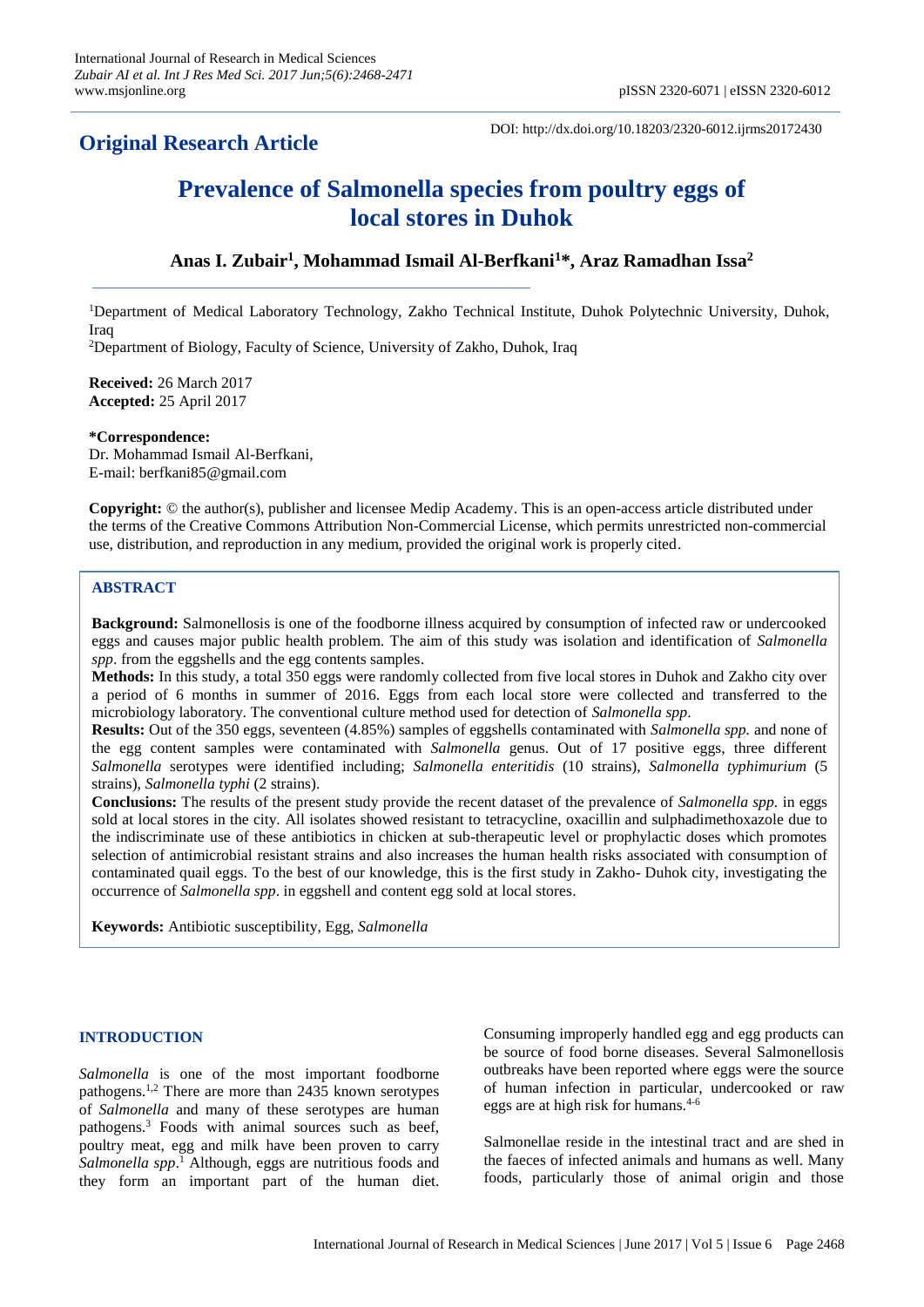subject to sewage pollution, have been identified as vehicles for transmitting these pathogens. Eggs may be contaminated with *Salmonella* by two routes; vertical transmission by transport *Salmonella* from infected reproductive tissues to egg prior to shell formation and horizontal transmission by contaminated the shell of egg with animal fecal and through environmental vectors such as farmers, pets and rodents. Improperly storage and shell damage may facilitate contamination with *Salmonella*. <sup>7</sup> Both serovar of *Salmonella* enteric; *typhimurium* and *enteritidis* are the most frequently isolated serovar from foodborne outbreaks throughout the world and both serovar infect the reproductive tract in chicken.<sup>8</sup> The present study was designed with an objective to know the status of Salmonellosis in poultry eggs in Zakho- Duhok city.

#### **METHODS**

#### *Sample collection*

Eggs were collected randomly from different local stores in Duhok-Zakho city over a period of 6 months in 2016. A total of 350 eggs were analyzed for the presence of Salmonella in eggshell and egg content. Eggs from each store were collected in sterile polythene bags and transferred by refrigerated containers to laboratory for bacteriological investigation.

#### *Bacteriological analysis*

A swab technique was used to sample the shell surface of the intact eggs. Sterile cotton swabs dipped in sterile buffered peptone water were used to swab the entire surface area of the eggshell. In order to collect the egg contents, eggs surface was sterilized by immersion in 70% alcohol for 2 min, air dried in a sterile chamber for 10 minutes and then cracked with a sterile knife.

For nonspecific pre-enrichment stage each egg's content was mixed thoroughly, and 25mL of mixed egg content was inoculated into 225mL of lactose broth medium and incubated at 37°C for 24 hours. For specific preenrichment stage, 1mL of the cultures of all sample types were transferred to 9mL of tetrathionate broth and to 9mL of selenite cystine broth and incubated at 37°C for 24 hours.The cultures were then streaked onto *Salmonella Shigella* agar and brilliant green agar plates, and incubated at 37°C for 24 hours. The plates were observed for typical *Salmonella*-like colonies, randomly, the suspected *Salmonella* colonies were subjected to biochemical screening suck as; triple sugar iron agar, lysine iron agar, indole production in tryptone broth and urea splitting ability in Christensen's urea agar. Suspected colonies were then confirmed by serological method, slide agglutination test using somatic polyvalent *Salmonella* serum was performed for the tubes showing reactions typical of *Salmonella*. 9,10 For serotyping, the isolated Salmonella strains were transferred to the Institute of Public Health, Baghdad.

#### *Antibiotic susceptibility test*

Antibiotic susceptibility test was performed by using Kirby-Bauer modified disc-diffusion technique as described by Clinical and Laboratory Standards Institute.<sup>11</sup> The antibiotic discs (Oxoid, UK) were evenly dispensed unto the surface of the inoculated agar plate using a disc dispenser and were gently pressed down to ensure complete contact with the agar surface. The plates were inverted and incubated at 37<sup>°</sup>C for 18 hours.

The following 11 antibiotic discs were used: chloramphenicol (C) 30μg, ciprofloxacin (CIP) 5μg, colistin 15μg, polymixin 25μg, tetracycline (TE) 30μg, cephalothin 15µg, cotrimazole 10µg, neomycin 30μg, sulphamethoxazole 25μg, oxacillin (OX) 5 μg, gentamycin (CN) 30μg, were applied in the test. The zone of inhibition was measured in millimeters with a ruler and compared with a zone interpretation chart By using McFarlland scale the results were reported as sensitive, intermediate or resistant.<sup>12</sup>

Pure colonies of isolated strains were emulsified in normal saline and turbidity was matched with 0.5 McFarland turbidity standards. Selected antibiotic discs were placed on inoculated Mueller-Hinton agar medium. These plates were incubated at 37ºC for 24 hours. Resistant and sensitive bacteria were defined according to CLSI guidelines.<sup>13</sup>

#### *Statistical analysis*

Data analysis was done by using t-test,  $(p<0.05)$ considered significant.<sup>14</sup>

#### **RESULTS**

Out of the 350 eggs collected from different local stores of Duhok-Zakho city, seventeen (4.85%) samples of eggshells contaminated with *Salmonella spp*. and none of the egg content samples were contaminated with *Salmonella* genus. The overall prevalence of *Salmonella* in eggs was 4.85% (17/350) (Table 1). Out of 17 positive eggshell three different Salmonella serotypes were identified including; *Salmonella enteritidis* (10 strains), *Salmonella typhimurium* (5 strains), *Salmonella typhi* (2 strains).

#### **Table 1: prevalence of** *Salmonella* **species in egg shell and content.**

| <b>Source</b> | No. of<br>samples | No. of<br>positive eggs | <b>Prevalence</b><br>$($ %) |
|---------------|-------------------|-------------------------|-----------------------------|
| Local store 1 | 63                |                         | 0.57                        |
| Local store 2 | 70                |                         | 1.14                        |
| Local store 3 | 65                |                         | 0.86                        |
| Local store 4 | 71                |                         | 1.14                        |
| Local store 5 | 81                |                         | 1.14                        |
| Total         | 350               | 17                      | 4.85                        |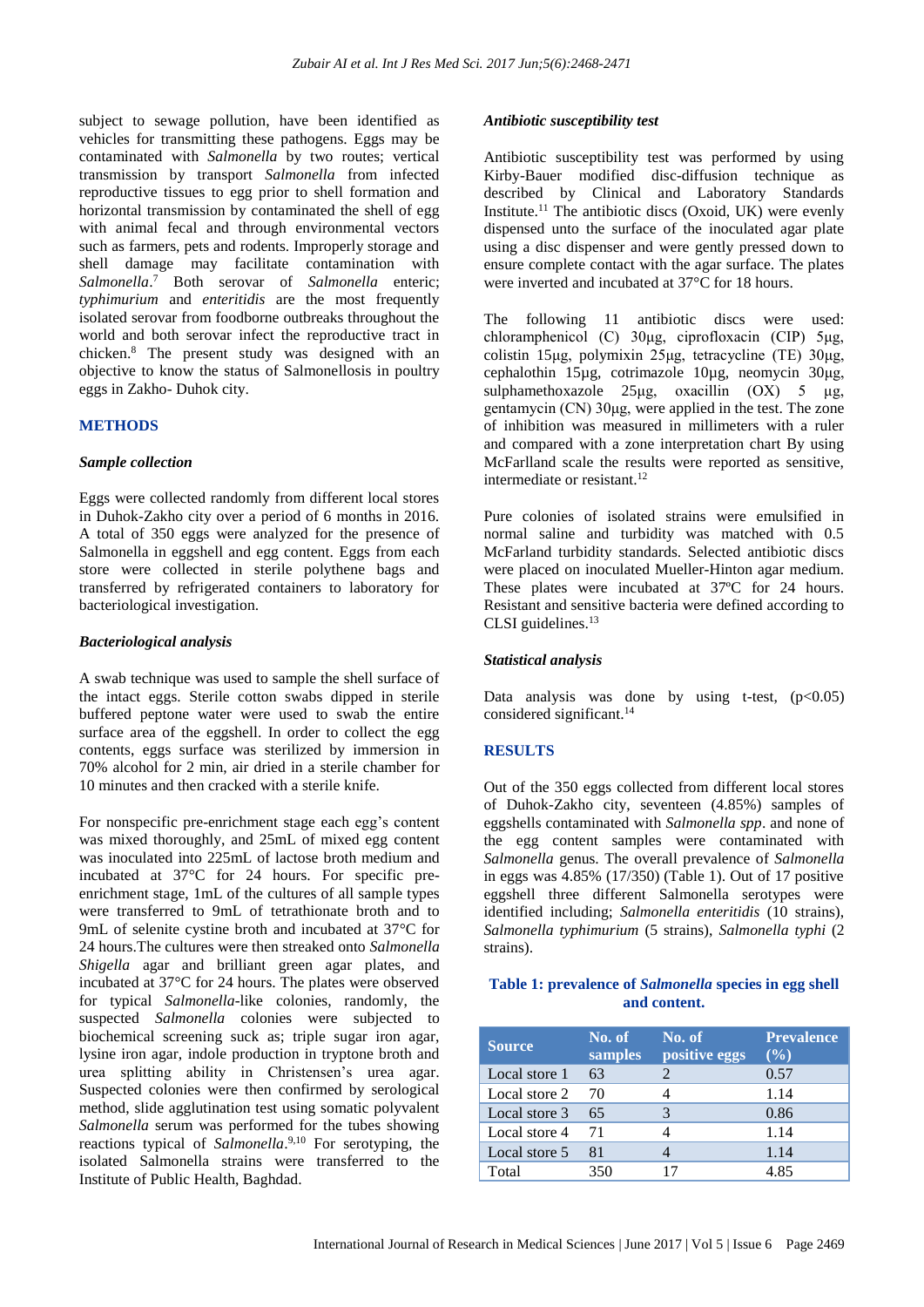The antibiotic susceptibility profile of the *Salmonella* isolates from eggshell characterized in this study displayed resistance to one or more antibiotics (Table 2). The antibiotic sensitivity pattern of the isolates showed that all the seventeen isolates were found to be sensitive

to chloromphenicol, ciprofloxacin, colistin and polymixin followed by gentamycin in the decreasing order. However, all the isolates were resistant to tetracycline, cephalothin, cotrimazole, neomycin, sulphadimethoxazole and oxacillin (Table 2).

| <b>Antibiotic</b>   | Salmonella enteritidis | Salmonella typhimurium | Salmonella typhi |
|---------------------|------------------------|------------------------|------------------|
| Chloromphenicol     |                        |                        |                  |
| Ciprofloxacin       |                        |                        |                  |
| Colistin            |                        |                        |                  |
| Polymixin           |                        |                        |                  |
| Tetracycline        | R                      | R                      | R                |
| Cephalothin         | R                      | R                      | R                |
| Cotrimazole         | R                      | R                      | R                |
| Neomycin            | R                      | R                      | R                |
| Sulphademethoxazole |                        |                        | R                |
| Oxacillin           | R                      | R                      | R                |
| Gentamycin          |                        |                        |                  |
|                     |                        |                        |                  |

**Table 2: Antibiotic sensitivity of** *Salmonella spp***. isolated from shell eggs.**

R: Resistant; S: Susceptible; I: Intermediate.

#### **DISCUSSION**

Out of 17 positive eggshells, three different *Salmonella serotypes* were identified including; *Salmonella enteritidis* (10 strains), *Salmonella typhimurium* (5 strains), *Salmonella typhi* (2 strains). Although, *Salmonella* was isolated from eggshells in this study, but none of the contents were contaminated by *Salmonella*. Our results were in agreement with similar studies conducted in Iran (1.6%) of eggshells and India (6.1%) of eggshells. Contamination of eggshells represents a serious risk for the consumers, as they can directly infect and cross-contaminate the egg contents or other foodstuffs.<sup>15</sup>

In USA (2010), Salmonellosis outbreak associated with contaminated eggshells with *Salmonella* showed the importance of shell contamination, which this outbreak caused illness in 1939 persons.<sup>16</sup>

The ability of *Salmonella enteritidis* to persist on the surface of the egg shell and contaminate the content of egg when eggs are broken for preparation of food, which could pose a potential health risk to the society. Therefore, removal of the quails wastes and disinfection can greatly reduce *Salmonella* contamination on the shell and the content.<sup>17</sup> This indicates that the eggs were contaminated either during its lays through the contaminated cloacae or from direct contact with contaminated nest, litter, trays, and transport boxes after collection and delivered to markets. This finding means that the eggs were maybe not cleaned by brush. Although, fecal matter removed from eggshell in egg trays; storage of eggs at room temperature help mesophilic bacteria grow and multiply fast if they get access to egg contents through cracks, which can develop during transportation and handling.

High sensitivity to ciprofloxacin, chloramphenicol and gentamycin adequately explain it increasingly and successfully used for treatment of septicemia Salmonellosis in humans.<sup>18</sup> Antimicrobial use and misuse has been considered to be the most vital selecting force to antimicrobial resistance of bacteria development and spread in both veterinary and human medicine.<sup>19</sup> All isolates showed resistant to tetracycline, oxacillin and sulphadimethoxazole. This may be due to the frequent and indiscriminate use of these antibiotics in chicken at sub-therapeutic level or prophylactic doses, which promotes selection of antimicrobial resistant strains and also increases the human health risks associated with consumption of contaminated quail eggs.

Poultry eggs were considered a vehicle for transmission of certain pathogens to human if such eggs are consumed raw. Bacteria on egg shell have been implicated as source of bacterial contamination of broken out eggs. $20,21$  The motility of *Salmonella* on eggshells may easily penetrate the shells to interior. The rate of penetration is influenced by humidity and storage temperature. At which the eggs were produced and stored.<sup>22,23</sup>

#### **CONCLUSION**

From this study, it can be concluded that eggs may be a source of transmission of Salmonellosis. Early detection